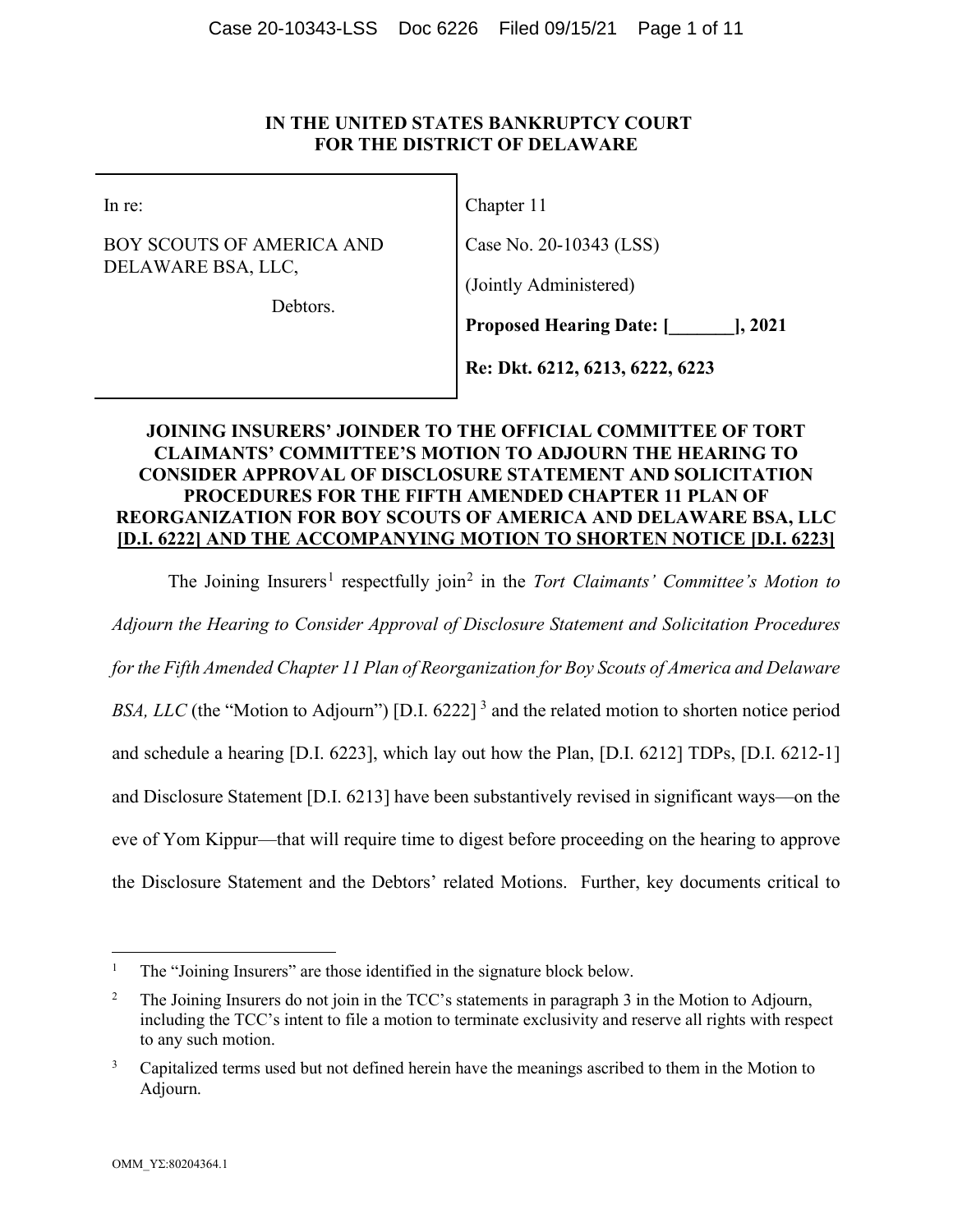#### Case 20-10343-LSS Doc 6226 Filed 09/15/21 Page 2 of 11

understanding the Plan and Disclosure Statement, such as the LDS and Hartford agreements that will be part of the Plan, have not yet been drafted or disclosed.

The new Plan, Disclosure Statement, and TDPs are the product of the closed-door meetings from which the Joining Insurers were excluded. Drafts were not provided to the Joining Insurers prior to their filing this morning. The LDS settlement appears to be predicated on the assignment of non-debtor insurance and the purported adjudication of claims against the insurers by a settlement trust. The revisions to the Plan also appear to include assignment of other non-debtor insurance policies and rights. Time is necessary to review and assess the impact of these changes.

The issues raised by the changes are novel and have not been analyzed or briefed in prior papers. Judicial economy counsels in favor of an adjournment, which will give the parties sufficient time to review, assess and brief the issues posed by the changes in an orderly manner. It is the Debtors' actions that have created a situation where there is an inability to meaningfully digest and respond on the current timeframe.<sup>[4](#page-1-0)</sup>

### **CONCLUSION**

WHEREFORE, for the reasons set forth herein, the Joining Insurers respectfully request that the Court adjourn the Disclosure Statement hearing and grant such other and further relief as the Court deems just and proper.

#### *Remainder of Page Intentionally Left Blank*

<span id="page-1-0"></span><sup>4</sup> Further, the changes to the Solicitation Procedures highlight the importance of the discovery directed at the claims aggregators. The document requests of the claims aggregators ordered by this Court, including Archer Systems, Verus Claims Services, and Consumer Attorney Marketing Group (see D.I. 6184) were issued promptly but responses are not due until September 24, 2021, at the earliest.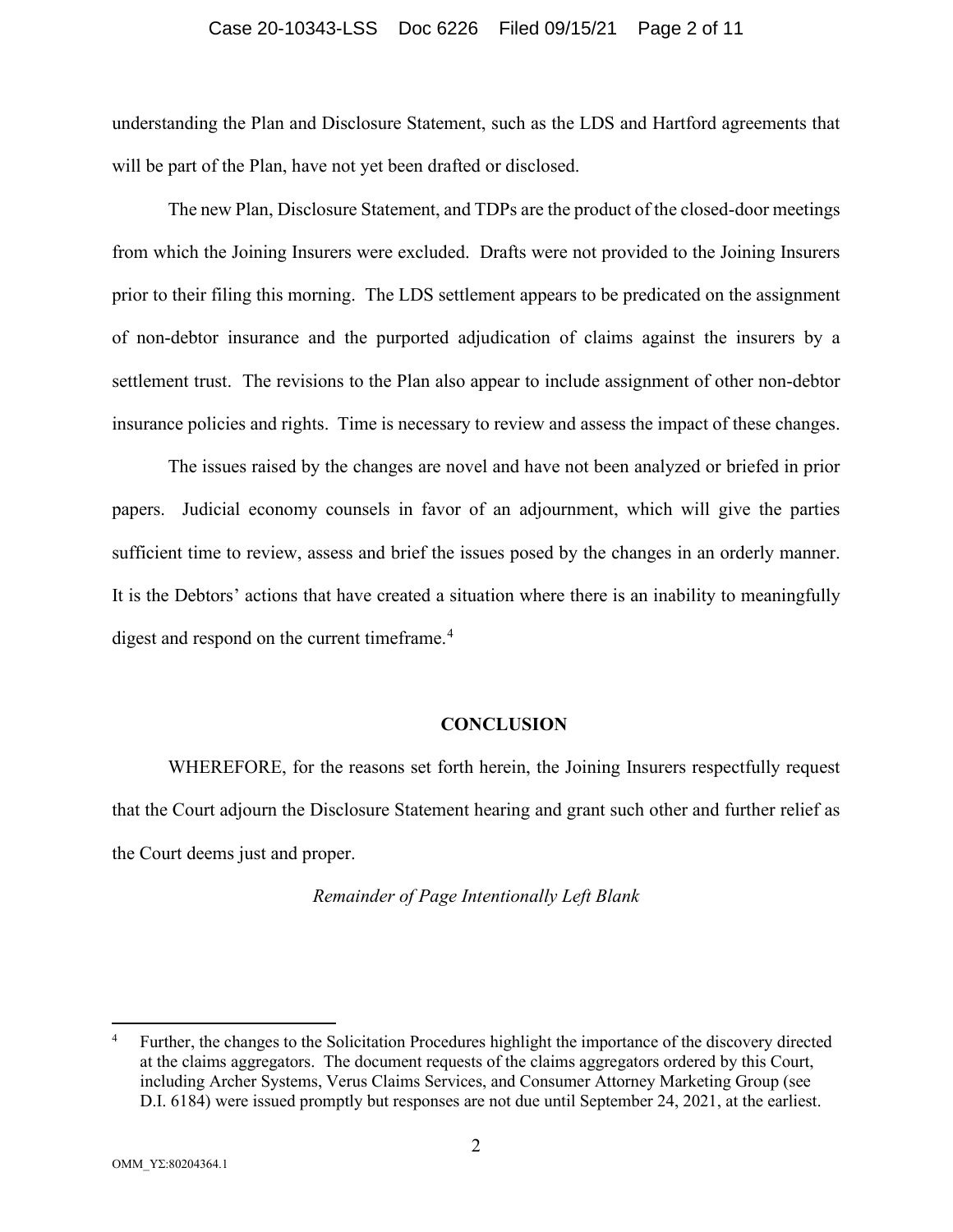Dated: September 15, 2021 Respectfully Submitted,

By: */s/ Stamatios Stamoulis* Stamatios Stamoulis (#4606)

STAMOULIS & WEINBLATT LLC 800 N. West Street Third Floor Wilmington, Delaware 19801 Telephone: 302 999 1540 Facsimile: 302 762 1688

O'MELVENY & MYERS LLP

Tancred Schiavoni (*pro hac vice*) Daniel Shamah (*pro hac vice*) Times Square Tower 7 Times Square New York, New York 10036-6537 Telephone: 212 326 2000 Facsimile: 212 326 2061

*Counsel for Century Indemnity Company, as successor to CCI Insurance Company, as successor to Insurance Company of North America* 

Robert D. Cecil, Jr. (No. 5317) Tybout, Redfearn & Pell 750 Shipyard Drive, Suite 400 Wilmington, Delaware 19899-2092 Phone: (302) 658-6901 E-mail: rcecil@trplaw.com

Mark D. Plevin (admitted *pro hac vice*) Crowell & Moring LLP Three Embarcadero Center, 26th Floor San Francisco, California 94111 Phone: (415) 986-2800 E-mail: mplevin@crowell.com

Tacie H. Yoon (admitted *pro hac vice*) Crowell & Moring LLP 1001 Pennsylvania Ave., N.W. Washington, D.C. 20004 Phone: (202) 624-2500 Email: tyoon@crowell.com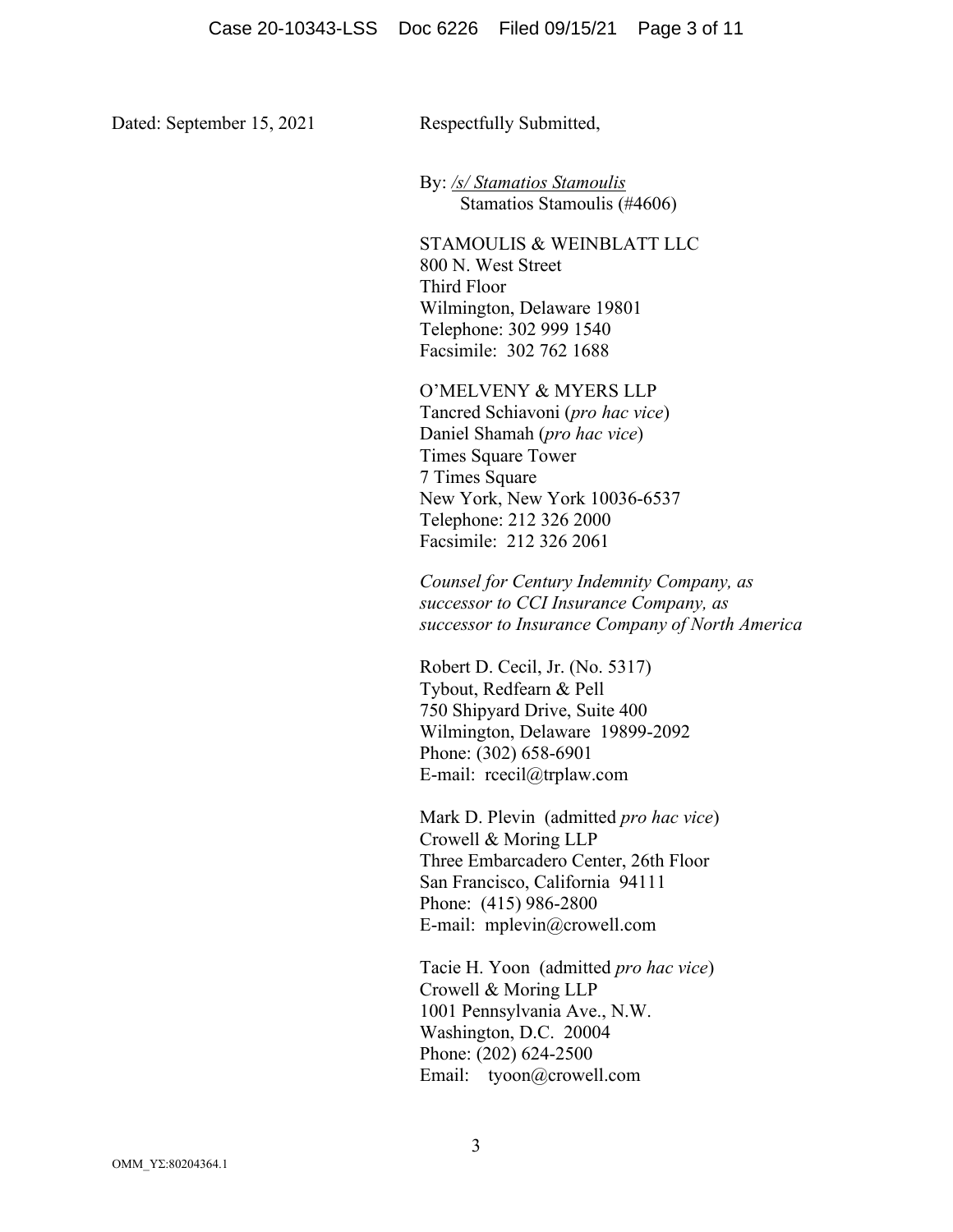*Attorneys for American Zurich Insurance Company, American Guarantee and Liability Insurance Company, and Steadfast Insurance Company*

 FINEMAN KREKSTEIN & HARRIS PC Deirdre M. Richards (DE Bar No. 4191) 1300 N. King Street Wilmington, DE 19801 Telephone: (302) 538-8331 Facsimile: (302) 394-9228 Email: drichards@finemanlawfirm.com

-and-

FORAN GLENNON PALANDECH PONZI & RUDLOFF P.C. Susan N.K. Gummow (admitted *pro hac vice*) 222 N. LaSalle St., Suite 1400 Chicago, Illinois 60601 Telephone: (312) 863-5000 Facsimile: (312) 863-5009 Email: sgummow@fgppr.com

-and-

GIBSON, DUNN & CRUTCHER LLP Michael A. Rosenthal (admitted *pro hac vice*) James Hallowell (admitted *pro hac vice*) Keith R. Martorana (admitted *pro hac vice*) 200 Park Avenue New York, New York 10166 Telephone: (212) 351-4000 Facsimile: (212) 351-4035 Email: mrosenthal@gibsondunn.com jhallowell@gibsondunn.com kmartorana@gibsondunn.com

-and-

GIBSON, DUNN & CRUTCHER LLP Matthew G. Bouslog (admitted *pro hac vice*) 3161 Michelson Drive Irvine, California 92612 Telephone: (949) 451-3800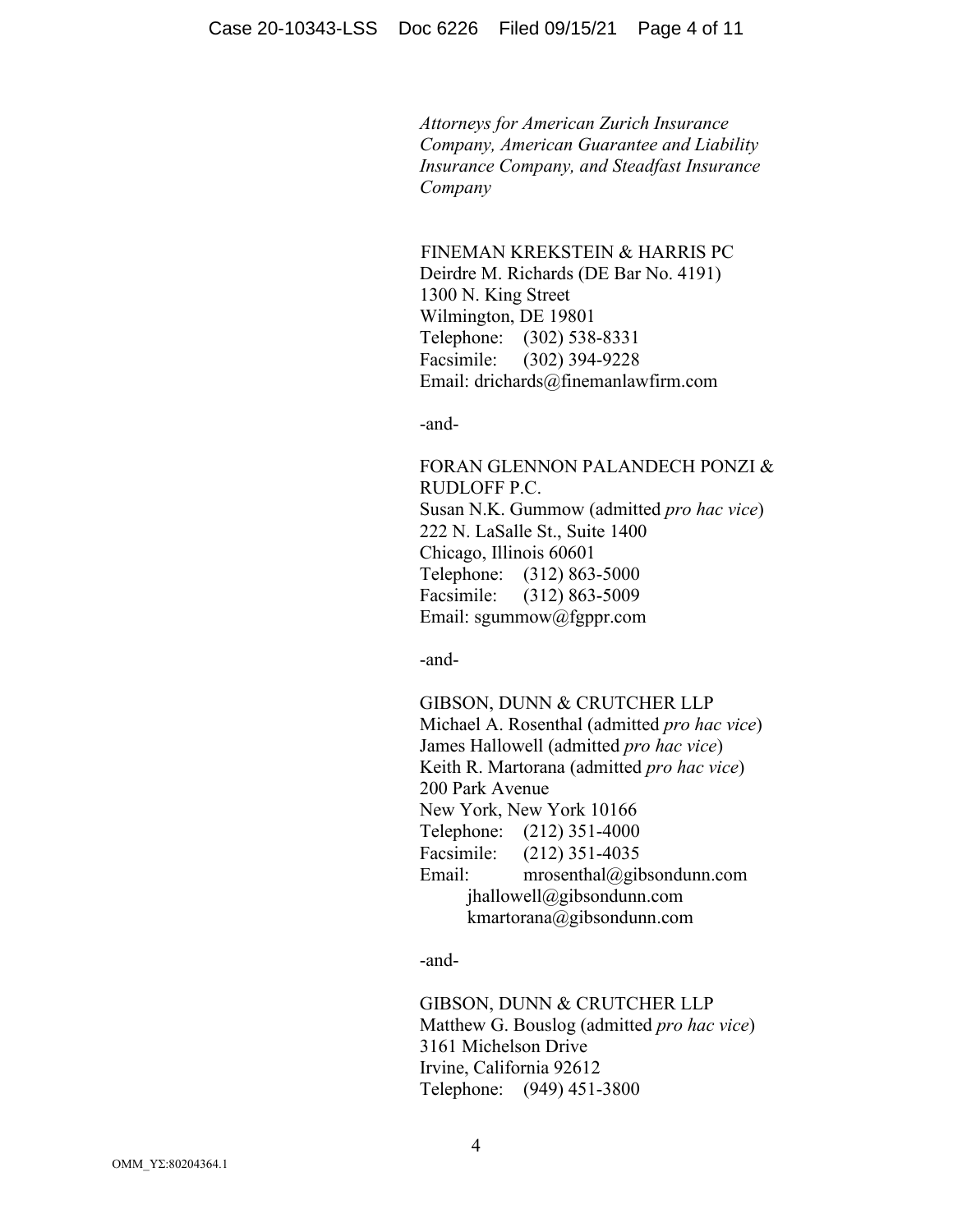Facsimile: (949) 451-4220 Email: mbouslog@gibsondunn.com

*Attorneys for the AIG Companies*

Goldstein & McClintock LLLP Maria Aprile Sawczuk (DE #3320) 501 Silverside Road Wilmington, DE 19809 302-444-6710 marias@goldmclaw.com

-and-

Laura McNally (admitted *pro hac vice*) Emily Stone Loeb & Loeb LLP 321 N. Clark Street, Suite 2300 Chicago, IL 60654 312-464-3155 lmcnally@loeb.com estone@loeb.com

*Attorneys for The Continental Insurance Company and Columbia Casualty Company*

BODELL BOVÉ, LLC Bruce W. McCullough (No. 3112) 1225 N. King Street, Suite 1000 P.O. Box 397 Wilmington, DE 19899-0397 Telephone: (302) 655-6749, Facsimile: (302) 655-6827 Email: bmccullough@bodellbove.com

- and -

CLYDE & CO US LLP Bruce D. Celebrezze (*pro hac vice*) Four Embarcadero Center, Suite 1350 San Francisco, California 94111 Telephone: (415) 365-9800 Facsimile: (415) 365-9801 Email: bruce.celebrezze@clydeco.us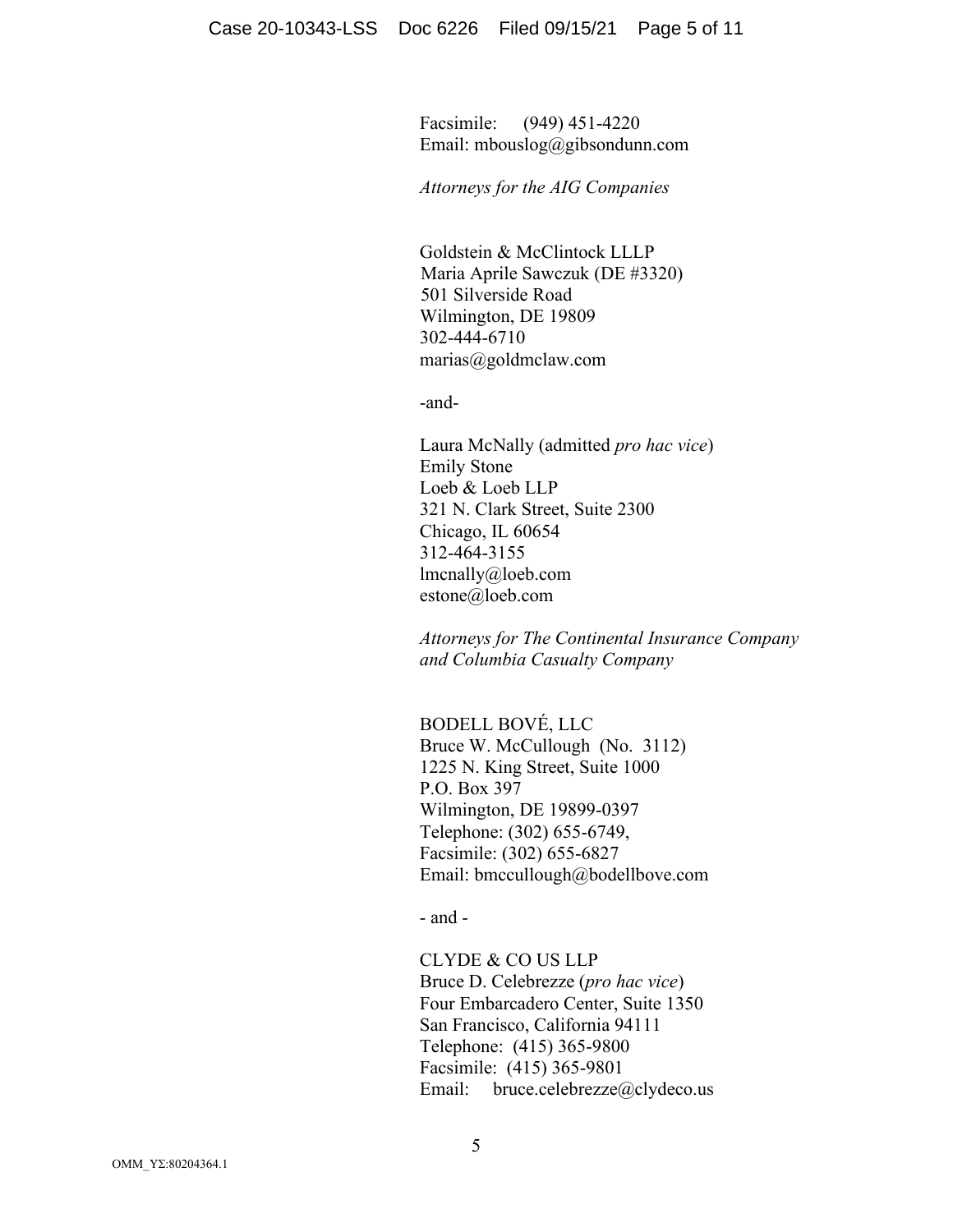Konrad R. Krebs (*pro hac vice*) 200 Campus Drive | Suite 300 Florham Park, NJ 07932 Telephone: (973) 210-6700 Facsimile: (973) 210-6701 Email: konrad.krebs@clydeco.us

 $-$  and  $-$ 

DAVID CHRISTIAN ATTORNEYS LLC David Christian (*pro hac vice*) 105 W. Madison St., Suite 1400 Chicago, IL 60602 Telephone: (862) 362-8605 Email: dchristian@dca.law

*Attorneys for Great American Assurance Company, f/k/a Agricultural Insurance Company; Great American E&S Insurance Company, f/k/a Agricultural Excess and Surplus Insurance Company; and Great American E&S Insurance Company*

REGER RIZZO & DARNALL LLP

Louis J. Rizzo, Jr., Esquire (#3374) 1521 Concord Pike, Suite 305 Brandywine Plaza West Wilmington, DE 19803 (302) 477-7100 Email: lrizzo@regerlaw.com

*Attorney for Defendants, Travelers Casualty and Surety Company, Inc. (f/k/a Aetna Casualty & Surety Company), St. Paul Surplus Lines Insurance Company and Gulf Insurance Company*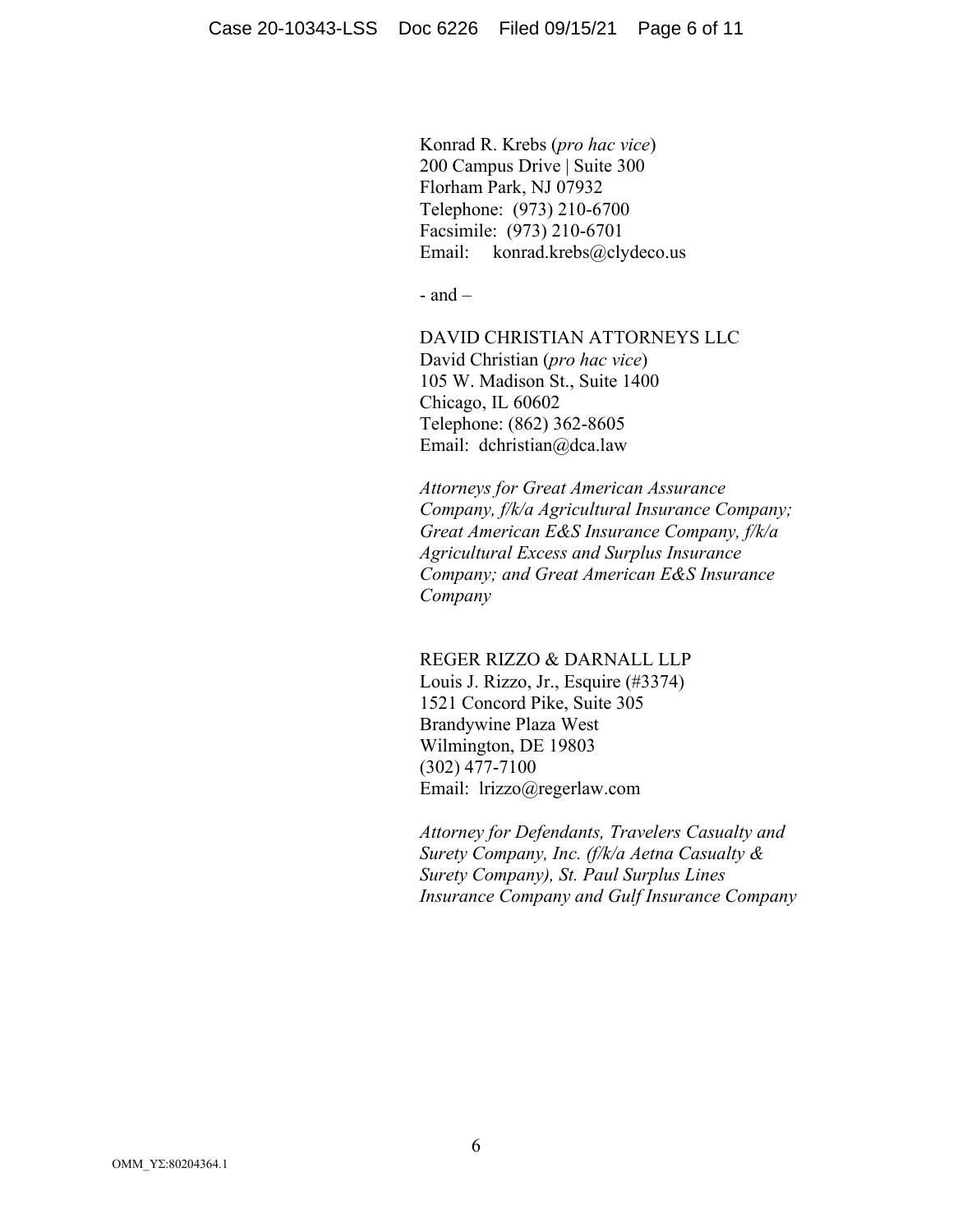Troutman Pepper Hamilton Sanders LLP David M. Fournier (DE No. 2812) Marcy J. McLaughlin Smith (DE No. 6184) Hercules Plaza 1313 Market Street Suite 5100 P.O. Box 1709 Wilmington, DE 19899-1709 Telephone: 302.777.6500 Facsimile: 302.421.8390

-*and*-

Harris B. Winsberg (admitted *pro hac vice*) Bank of America Plaza 600 Peachtree Street NE Suite 3000 Atlanta, GA 30308-2216 Telephone: 404.885.3000 Facsimile: 404.885.3900

-*and*-

Nicolaides Fink Thorpe Michaelides Sullivan LLP Matthew S. Sorem (admitted *pro hac vice*) 10 S. Wacker Dr. 21st Floor Chicago, IL 60606 Telephone: 312.585.1433 Facsimile: 312.585.1401

## -*and*-

McDermott Will & Emery LLP Margaret H. Warner (admitted *pro hac vice*) Ryan S. Smethurst (admitted *pro hac vice*) The McDermott Building 500 North Capitol Street, NW Washington, DC 20001-1531 Telephone: 202.756.8228 Facsimile: 202.756.8087

*Attorneys for Allianz Global Risks US Insurance Company*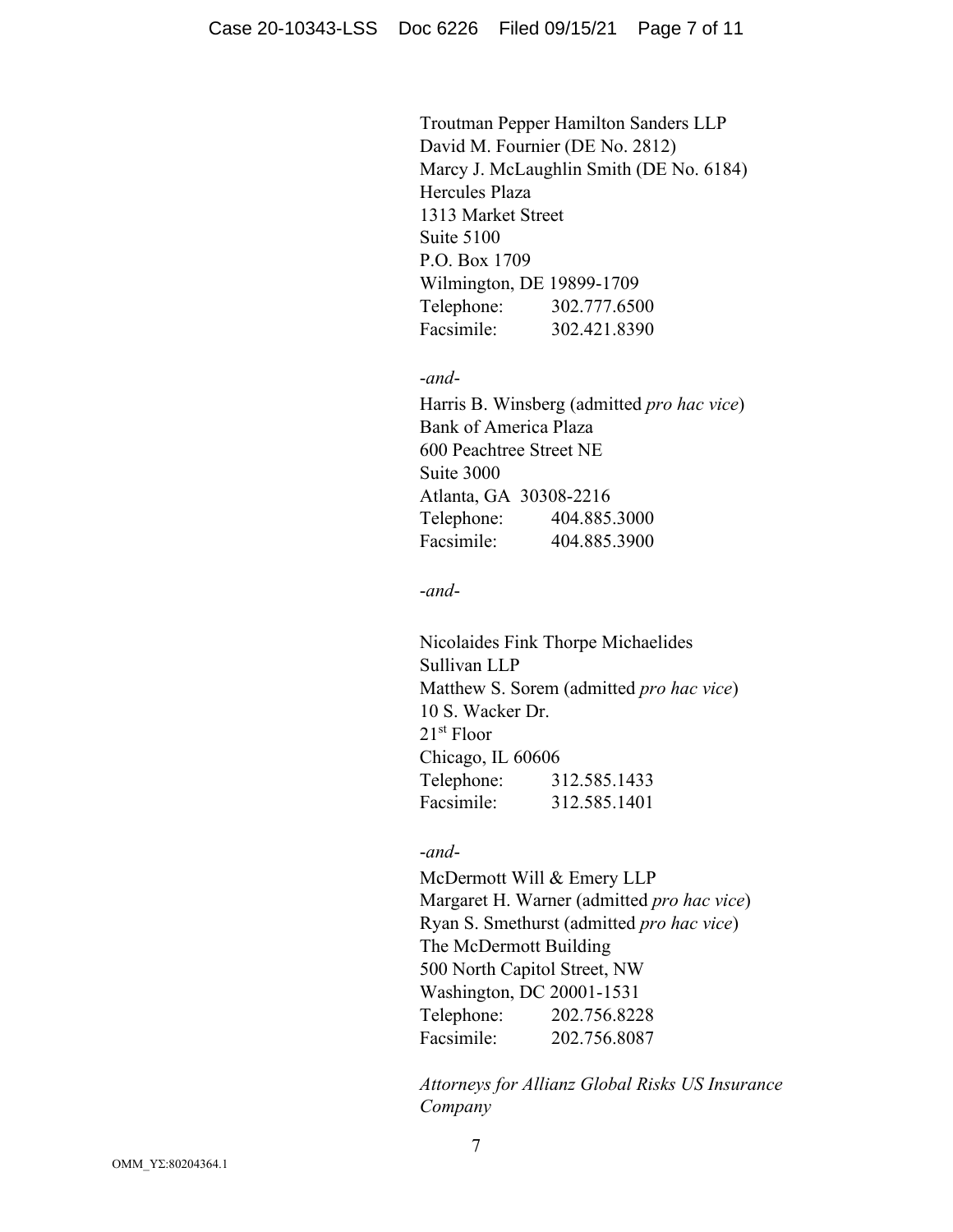Troutman Pepper Hamilton Sanders LLP David M. Fournier (DE No. 2812) Marcy J. McLaughlin Smith (DE No. 6184) Hercules Plaza 1313 Market Street Suite 5100 P.O. Box 1709 Wilmington, DE 19899-1709 Telephone: 302.777.6500 Facsimile: 302.421.8390

-*and*-

Harris B. Winsberg (admitted *pro hac vice*) Bank of America Plaza 600 Peachtree Street NE Suite 3000 Atlanta, GA 30308-2216 Telephone: 404.885.3000 Facsimile: 404.885.3900

-*and*-

Bradley Riley Jacobs PC Todd C. Jacobs (admitted pro hac vice) John E. Bucheit (admitted pro hac vice) 500 West Madison Street Suite 1000 Chicago, IL 60661 Telephone: 312.281.0295

*Attorneys for National Surety Corporation and Interstate Fire & Casualty Company*

POST & SCHELL, P.C. Paul Logan (No. 3339) 300 Delaware Avenue Suite 1380 Wilmington, DE 19801 Phone: (302) 251-8856 Fax: (302) 251-8857 E-mail: plogan@postschell.com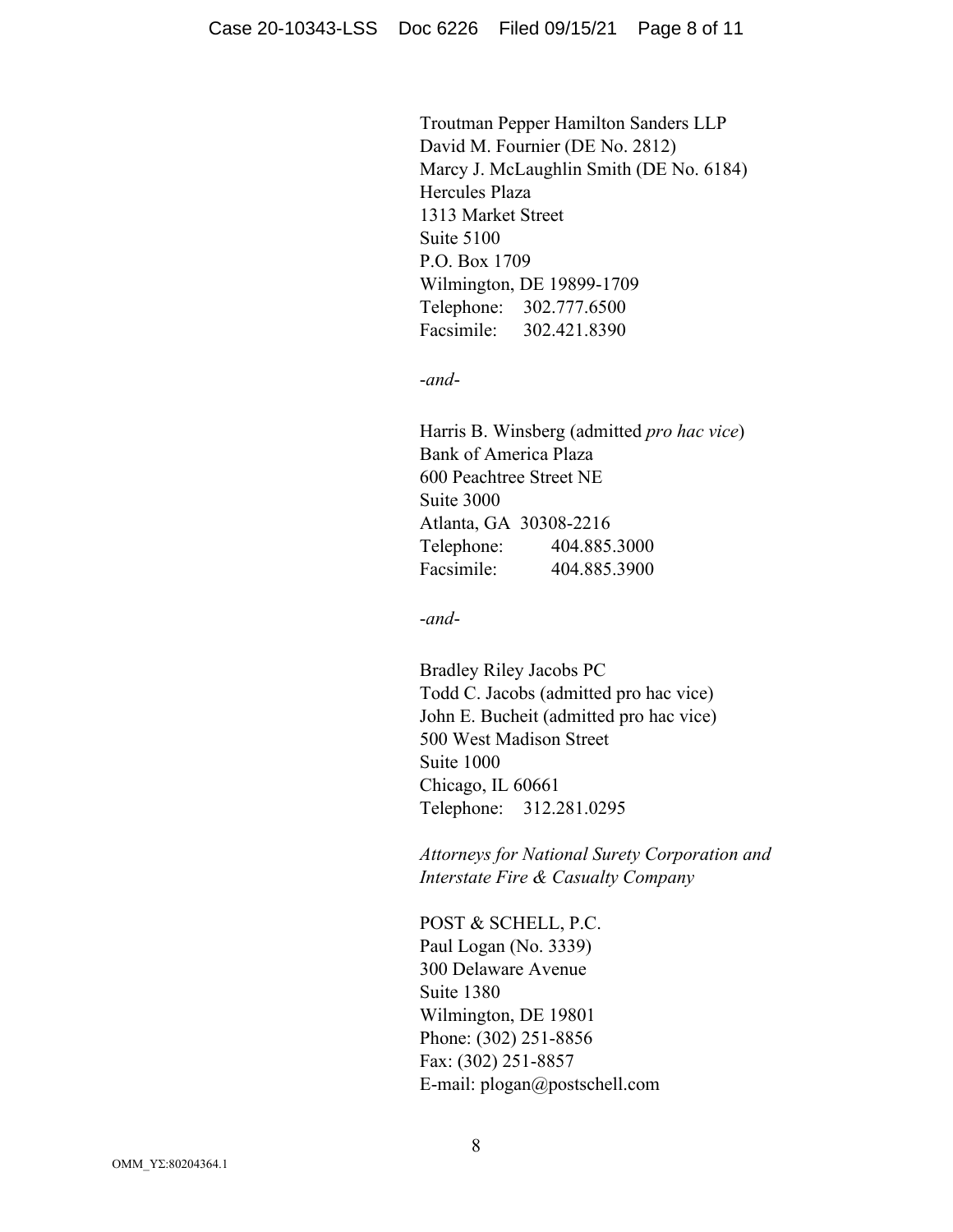IFRAH PLLC George R. Calhoun 1717 Pennsylvania Ave., N.W. Suite 650 Washington, DC 20006 Phone: (202) 840-8758 E-mail: george@ifrahlaw.com

*Attorneys for Argonaut Insurance Company*

Michael J. Joyce, Esquire (No. 4563) JOYCE, LLC 1225 King Street, Suite 800 Wilmington, DE 19801 (302)-388-1944 mjoyce@mjlawoffices.com

*-and-*

Kevin Coughlin, Esquire (Pro Hac Vice) Lorraine Armenti, Esquire (Pro Hac Vice) Michael Hrinewski, Esquire (Pro Hac Vice) COUGHLIN MIDLIGE & GARLAND, LLP 350 Mount Kemble Ave. PO Box 1917 Morristown, NJ 07962 973-267-0058 (Telephone) 973-267-6442 (Facsimile) larmenti@cmg.law mhrinewski@cmg.law

*-and-*

Britton C. Lewis, Esquire (Pro Hac Vice) CARRUTHERS & ROTH, P.A. 235 N. Edgeworth St. P.O. Box 540 Greensboro, NC 27401 (336) 478-1146 (Telephone) (336) 478-1145 (Facsimile) bcl@crlaw.com

*Counsel to Arrowood Indemnity Company*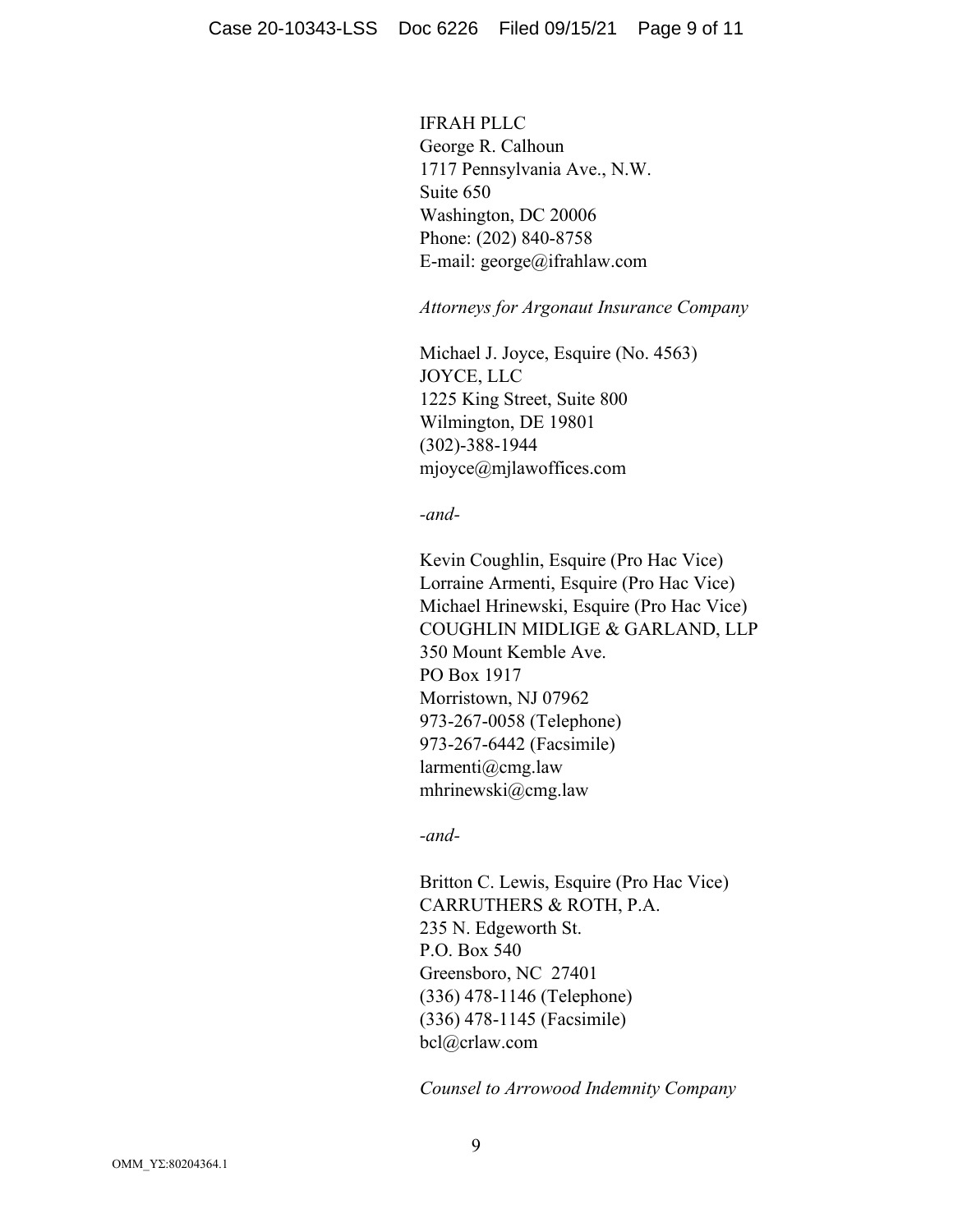Matthew G. Summers (DE No. 5533) Chantelle D. McClamb (DE No. 5978) BALLARD SPAHR LLP 919 N. Market Street, 11th Floor Wilmington, Delaware 19801-3034 Telephone: (302) 252-4428 Facsimile: (302) 252-4466 E-mail: summersm@ballardspahr.com mcclambc@ballardpshar.com

*-and-*

Harry Lee\* John O'Connor\* Brett Grindrod\* STEPTOE & JOHNSON LLP 1330 Connecticut Avenue NW Washington, DC 20036 Telephone: (202) 429-8078 Facsimile: (202) 429-3902 E-mail: hlee@steptoe.com joconnor@steptoe.com bgrindrod@steptoe.com (\*Admitted pro hac vice)

*Attorneys for Clarendon America Insurance Company, Maryland Casualty Company, Maryland American General Group, and American General Fire & Casualty Company*

DILWORTH PAXSON LLP Thaddeus J. Weaver (Id. No. 2790) 704 King Street, Suite 500 P.O. Box 1031 Wilmington, DE 19899-1031 (302) 571-8867 (telephone) (302) 655-1480 (facsimile) tweaver@dilworthlaw.com

#### and

William E. McGrath, Jr. (Admitted PHV)